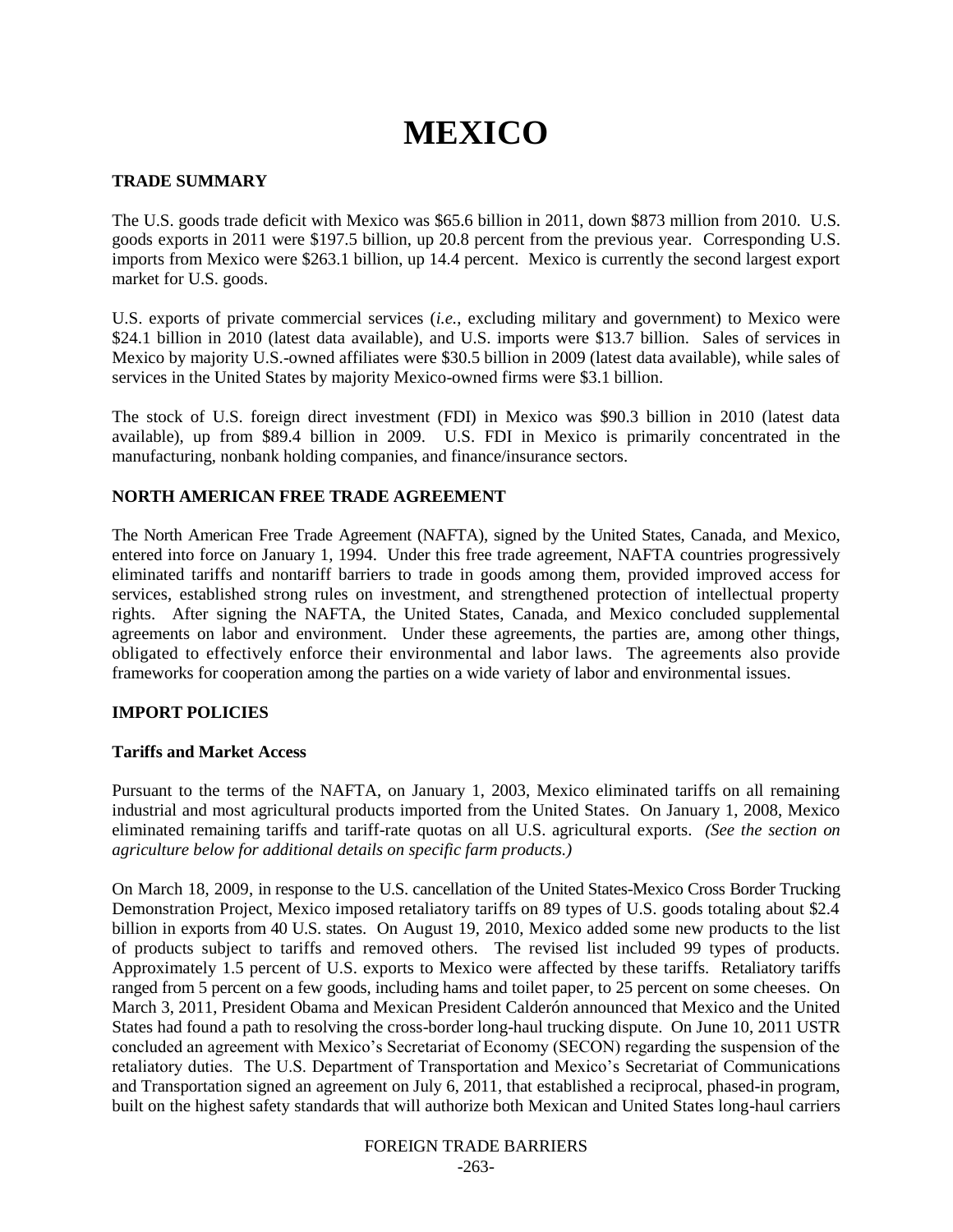to engage in cross-border operations. On July 8, pursuant to the USTR-SECON agreement, Mexico reduced the rate of retaliatory duties by half. On October 14, the first Mexican carrier received authorization to operate in the United States under the new program, and Mexico suspended completely the remaining retaliatory duties one week later.

Mexico imposes a value-added tax (VAT) on sales of goods and services. Certain food products are exempt from the VAT. U.S. producers have complained that, while Mexico imposes the VAT on imports of U.S. nutritional supplements, it does not collect the VAT on sales of similar domestic products.

## **Agricultural Products**

The United States exported \$18.4 billion in agricultural products to Mexico in 2011, compared to \$14.6 billion in 2010. Mexico is the United States' third largest agricultural export market.

Historically, antidumping duties have hampered U.S. meat exports, with Mexican policies in this area having reduced the number of U.S. suppliers and altered product trading patterns, and it has been difficult for U.S. producers to regain market share once duties are lifted. Industry representatives assert that significant revenue was lost each year when antidumping duties were imposed on the beef sector from April 24, 2006 to when they were finally eliminated on August 11, 2010. On February 8, 2011, SECON announced an antidumping investigation on U.S. fresh, chilled, or frozen chicken leg quarters (CLQ). On January 19, 2012, SECON announced its preliminary determination in the antidumping investigation of U.S. CLQs. As this point, SECON has not imposed any compensatory duties on U.S. CLQs exported to Mexico. The U.S. government continues to monitor the situation while the U.S. poultry industry works with its counterparts in Mexico to resolve the matter prior to the imposition of any possible duties.

## **Administrative Procedures and Customs Practices**

U.S. exporters continue to express concerns about Mexican customs' administrative procedures, including: insufficient prior notification of procedural changes; inconsistent interpretation of regulatory requirements at different border posts; alleged under-invoicing of agricultural products; and uneven enforcement of Mexican standards and labeling rules.

Numerous U.S. companies have reported in 2011 that the *Servicio de Administración Tributaria* (SAT), Mexico's tax authority, is verifying NAFTA origin for the entry of products dating back to 2007. While such verifications are permitted under NAFTA, the breadth of these audits and the extent of information being requested are reportedly overly burdensome and require the submission of business confidential information with no assurance that it will be protected from disclosure. In some cases, SAT has reportedly denied the exporter"s claim of NAFTA preference even after the submission of documentation demonstrating that the products meet the agreement's rules of origin. The fines and penalties in such cases can be very high (in excess of \$10 million), and there are substantial costs associated with complying with the audit and even greater legal costs for appealing the rulings.

Agricultural exporters note that Mexican inspection and clearance procedures for some agricultural goods are long, burdensome, and nontransparent. Customs procedures for express packages continue to be burdensome, although Mexico has raised the *de minimis* level (below which shipments are exempt from customs duties) from \$1 to \$50. Mexican regulations still hold the courier 100 percent liable for the contents of shipments. U.S. exporters have highlighted the benefits of harmonizing the hours of customs operation on the U.S. and Mexican sides of the border, but they cite delays stemming from the lack of pre-clearance procedures, which the Mexican government claims are not permitted under current law.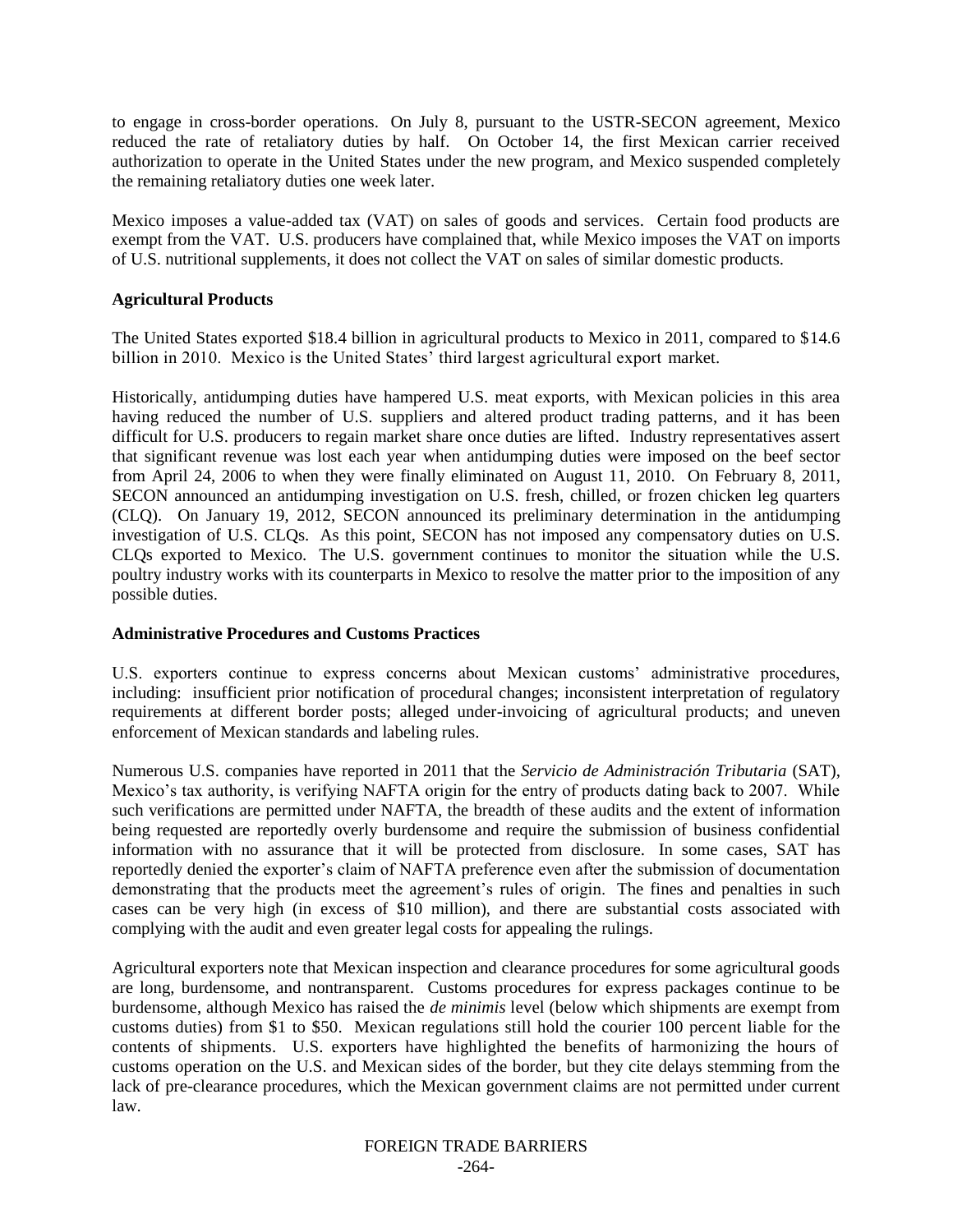In May 2008, without prior notification of procedural changes, the Mexican government implemented a new requirement to test all chemical samples and shipments being sent to Mexico in gas, liquid, or powder form. While such samples previously could be sent by express delivery service companies, this is prohibited under the 2008 procedures, necessitating the additional cost of using a customs broker. Some chemical exporters report customs broker fees of \$500. This barrier is having a detrimental effect on the competitiveness of U.S. exports of these products. The United States is working with Mexico and the Chemical Industry Association of Mexico to offer alternatives to this burdensome and expensive process. In 2009, to reduce delays and lower export costs, Mexico deployed devices at all 49 ports of entry along the United States-Mexico border in order to test chemical samples. Mexican customs is also considering the use of an importer registry for samples difficult to identify.

## **GOVERNMENT PROCUREMENT**

The Mexican government uses several "electronic government" Internet sites to increase the transparency of government processes and to provide guidelines for the conduct of government officials. One such site, Compranet, provides an online interface for conducting government procurement at the federal level. Procurement transparency standards still need to be harmonized at the state level, however, to avoid corruption and to foster competition. There is a need for further regulatory and technological improvements throughout the Mexican government, and to provide authorities with more power to respond effectively to corruption and collusion.

In March 2011, the Mexican Senate approved President Calderón"s Federal Anti-Corruption in Government Contracting initiative, which would impose penalties against national or foreign individuals and legal entities for irregular conduct (including bribes) during their direct or indirect participation in federal government procurement. The proposed fines range from \$5,000 to \$10,000,000 or 30 percent to 35 percent of the amount of the government contract. The Mexican Chamber of Deputies has not yet passed the legislation.

## **INTELLECTUAL PROPERTY RIGHTS PROTECTION**

Mexico was listed on the Watch List in the 2011 Special 301 report. The report noted Mexico"s improved enforcement efforts, but noted that overall piracy and counterfeiting rates remain high. Cooperation among enforcement issues has continued to improve, but coordination at the sub-federal level remains weak. Concerns also remained over enforcement procedures and the inconsistent issuance of deterrent penalties. The United States welcomed Mexico"s passage of legislation in 2009 that would provide the Mexican Attorney General"s office and certain Mexican enforcement officials with *ex officio* authority to prosecute intellectual property rights (IPR) infringement. Nevertheless, Mexico"s judicial authority is still seeking to maximize the benefits of this legislation. *Ex officio* authority to customs officers has not been passed. The United States welcomed signs that Mexico may be prepared to move forward with additional legislation to strengthen its IPR regime, including an anti-camcording law and the implementation of the WIPO Internet Treaties. The United States encouraged Mexico to provide effective protection against unfair commercial use as well as unauthorized disclosure of undisclosed test or other data generated to obtain marketing approval for pharmaceutical products. The United States has encouraged Mexican authorities to improve Mexico"s system to address patent issues in connection with applications to market pharmaceutical products, as the existing system has generated considerable litigation and uncertainty. The United States continues to work with Mexico to resolve IPR concerns through bilateral, regional, and other means of engagement.

Mexico was also an active participant in the Anti-Counterfeiting Trade Agreement (ACTA) negotiations, which were concluded in November 2010, but Mexico has not yet signed the agreement. The ACTA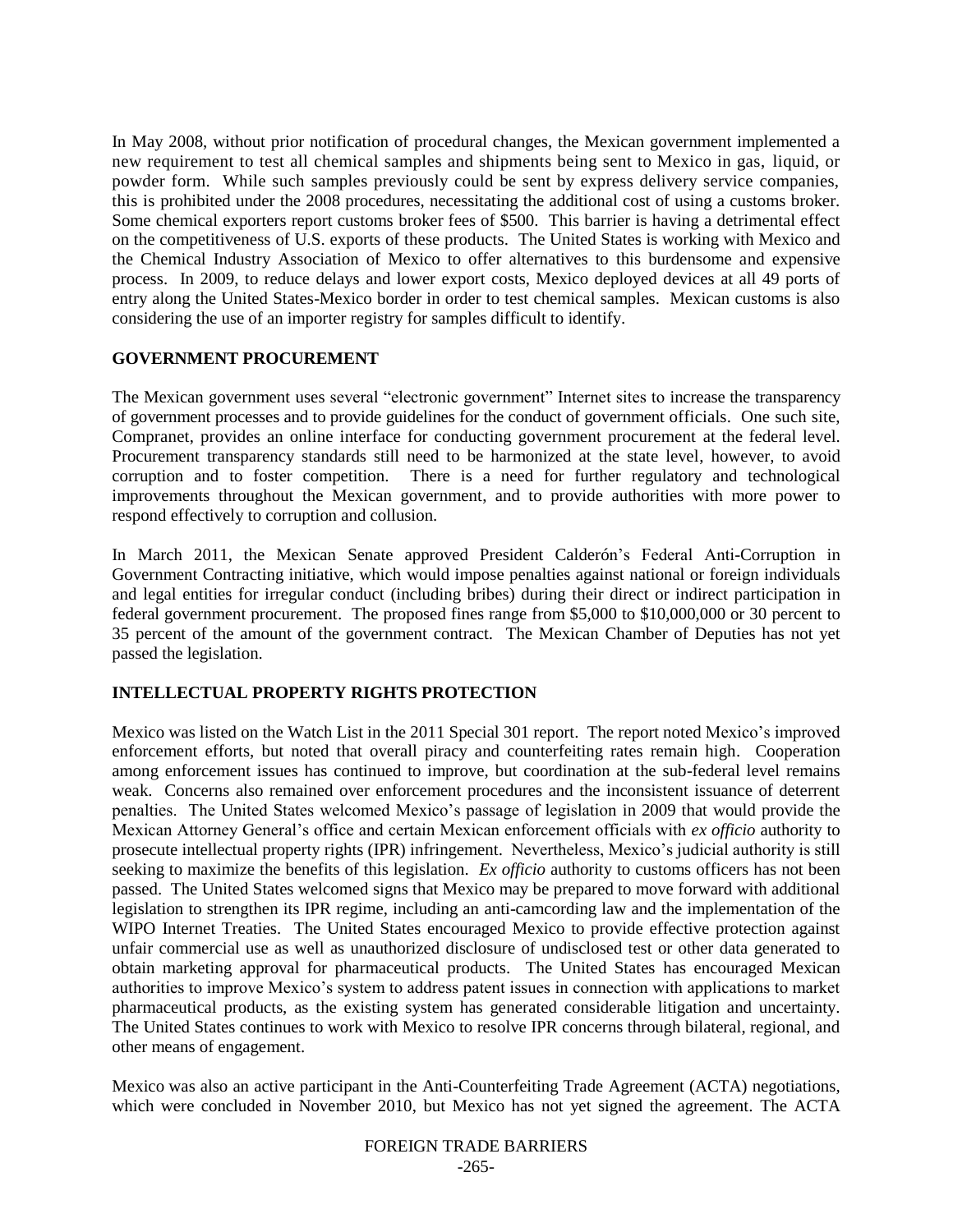establishes an international framework that will assist parties in their efforts to effectively combat the infringement of IPR, in particular the proliferation of counterfeiting and piracy, which undermines legitimate trade and the sustainable development of the world economy.

## **SERVICES BARRIERS**

## **Telecommunications**

OECD surveys of Mexico have recommended improving mandatory access to the local loop, formally regulating fixed-to-mobile termination charges (which have been significantly reduced with the threat of regulation), and introducing mandatory roaming to enable smaller mobile companies to use Telcel"s (Mexico"s largest mobile phone company) network at a regulated price. The OECD also suggests that industry regulator Cofetel (the Federal Telecommunications Commission) needs greater independence both from leading companies in the sector and its parent ministry, the Secretariat of Communications and Transportation (SCT).

The Calderón Administration and the PRI, Mexico"s opposition party, agree that increasing competition in Mexico"s telecommunications sector is a priority, but implementing policies to this end continue to be a challenge. The Mexican company America Movil dominates both the fixed and mobile segments of the Mexican telecommunications market. A combination of weak regulatory oversight and an inefficient court process has meant that disputes involving this carrier, affecting terms of competition in the market, have lingered on for years. A recent Supreme Court decision making it more difficult to stay regulatory decisions on interconnection was a major step forward, however, and should result in smoother implementation of such orders in the future.

Although Cofetel has attempted on numerous occasions to set lower long distance and mobile termination rates, existing suppliers have used judicial proceedings to frustrate these efforts. SCT and Cofetel have attempted to avoid these difficulties by withholding approval for new services that Telmex seeks to supply until Telmex consents to enhanced competition for existing services. Cofeco, the Federal Competition Commission, has also sought to introduce greater competition. It concluded a formal investigation into Telmex and Telcel market dominance in 2010 by finding that these companies indeed have market dominance. This finding will give it authority to impose more stringent requirements on the companies.

A Mexican company with U.S. shareholders complained that as a result of an interconnection dispute, Telmex (America Movil"s wireline subsidiary) unilaterally inserted a message into calls to the company"s customers indicating that future calls might not be completed because of the dispute. Last year Telmex did remove the recording and recently implemented a commercial solution to pending interconnection disputes, which is an encouraging sign.

Although there have been several recent legislative attempts to open the Mexican fixed line telecommunications sector to increased foreign investment, which could increase opportunities for competitive providers, prospects for legislation are unclear. Currently, the Foreign Investment Law limits foreign ownership in the wireline segment to 49 percent. The restriction deprives new entrants of capital that a foreign entity could provide and hinders the development of the Mexican telecommunications network.

Under Mexican law, foreign companies must form joint ventures with Mexican partners to obtain authorizations (called "concessions" under Mexican law) to provide satellite-based services in Mexico. Mexico requires mobile satellite service operators to construct gateway earth stations in Mexico,